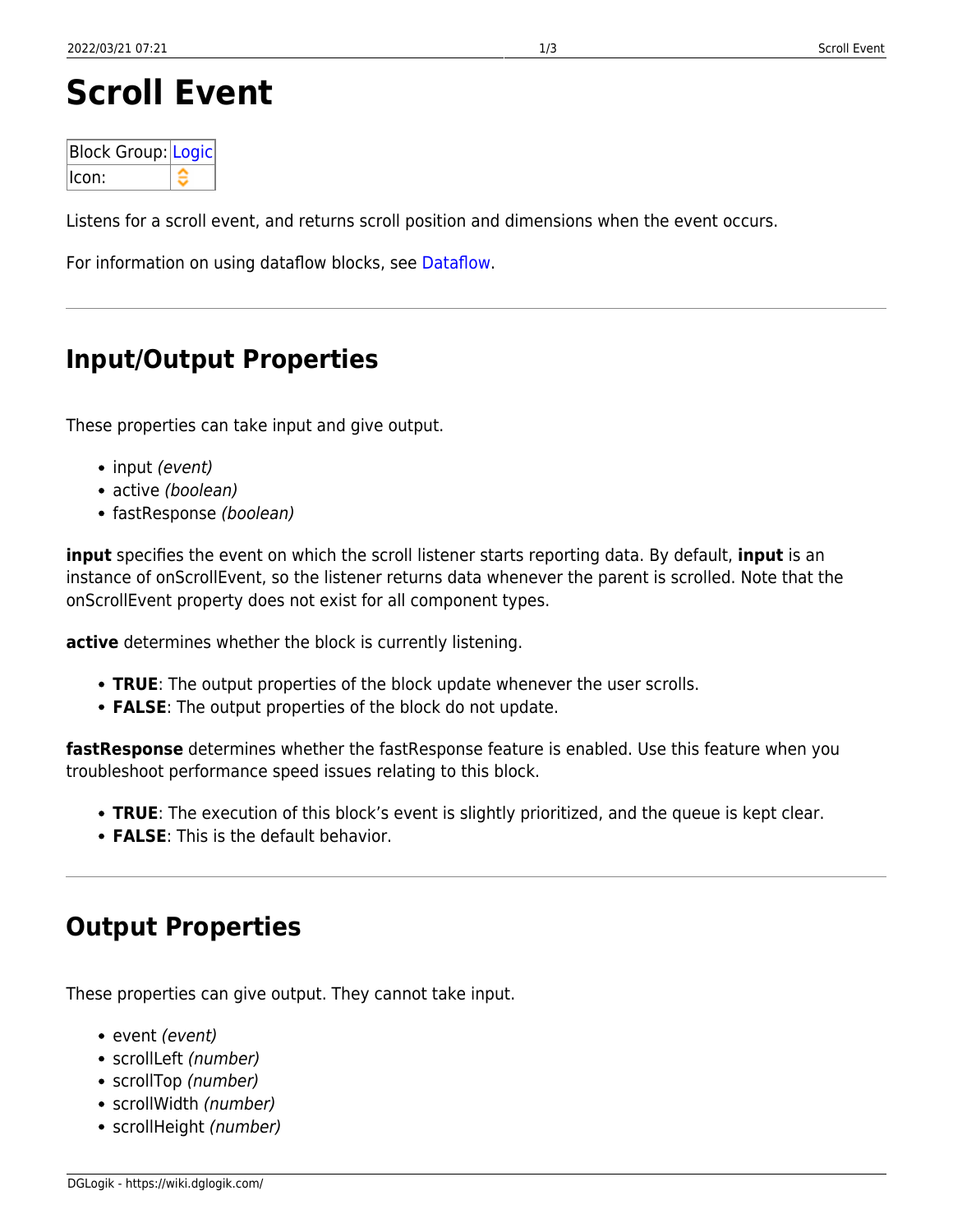**event** returns the type of event that triggered this block.

**scrollLeft** returns the difference in pixels between the left edge of the content and the left edge of the portion currently scrolled to.

**scrollTop** returns the difference in pixels between the top edge of the content and the top edge of the portion currently scrolled to.

**scrollWidth** returns the width of the scrollable area.

**scrollHeight** returns the height of the scrollable area.

### **Remarks**

- Scrolling the component in Edit mode does not trigger a scroll event.
- If the onScrollEvent property does not exist for the component type, the listener will not function unless **input** is changed to a different event.
- onScrollEvent exists for [groups and the Stage](https://wiki.dglogik.com/dglux5_wiki:widgets_and_property_inspector:components:group:home). It does not exist for [page includes](https://wiki.dglogik.com/dglux5_wiki:widgets_and_property_inspector:components:page_include:home) and [text](https://wiki.dglogik.com/dglux5_wiki:widgets_and_property_inspector:components:text:home) components.

### **Model**

This is a basic use of the block.

| Dataflow Model                                                                                                                                                                                                                                                                              |                                                                                                              |                                                                                                                                                                                                        | <b>Description</b>                                                                                |
|---------------------------------------------------------------------------------------------------------------------------------------------------------------------------------------------------------------------------------------------------------------------------------------------|--------------------------------------------------------------------------------------------------------------|--------------------------------------------------------------------------------------------------------------------------------------------------------------------------------------------------------|---------------------------------------------------------------------------------------------------|
| €<br>scrollEventData<br>$\blacktriangleright$<br>$\blacktriangleright$ input:<br>op:<br>active:<br>true<br>input 0:<br>fastResponse:<br>true<br>100<br>input 1:<br>event:<br>true<br>then:<br>scrollLeft:<br>false<br>else:<br>scrollTop:<br>output: false<br>scrollWidth:<br>scrollHeight: | $\times$ if<br>$\geq$<br>op<br>input 0<br>input 1<br>100<br>then<br>true<br>else<br>false<br>output<br>false | Name: Scroll Event<br>$\ddot{ }$<br>Cursor auto<br>$\bullet$ .<br>- 11<br>`<br>$\times$<br>Selected:<br>a se<br>output: Planey:<br>+<br>Tooltip:<br>$\bigstar$<br>Fill and Stroke<br>▶ Rounded Corners | When the<br>scrollTop<br>property is!<br>greater than<br>100, a pop-<br>up shape is<br>displayed. |

# **Use Case**

#### [Scroll Event example video](https://wiki.dglogik.com/_media/dglux5_wiki:dataflow:dataflow_blocks_reference:scroll_event.mp4?cache=)

To cause a pop-up to appear when the user scrolls below a certain position: